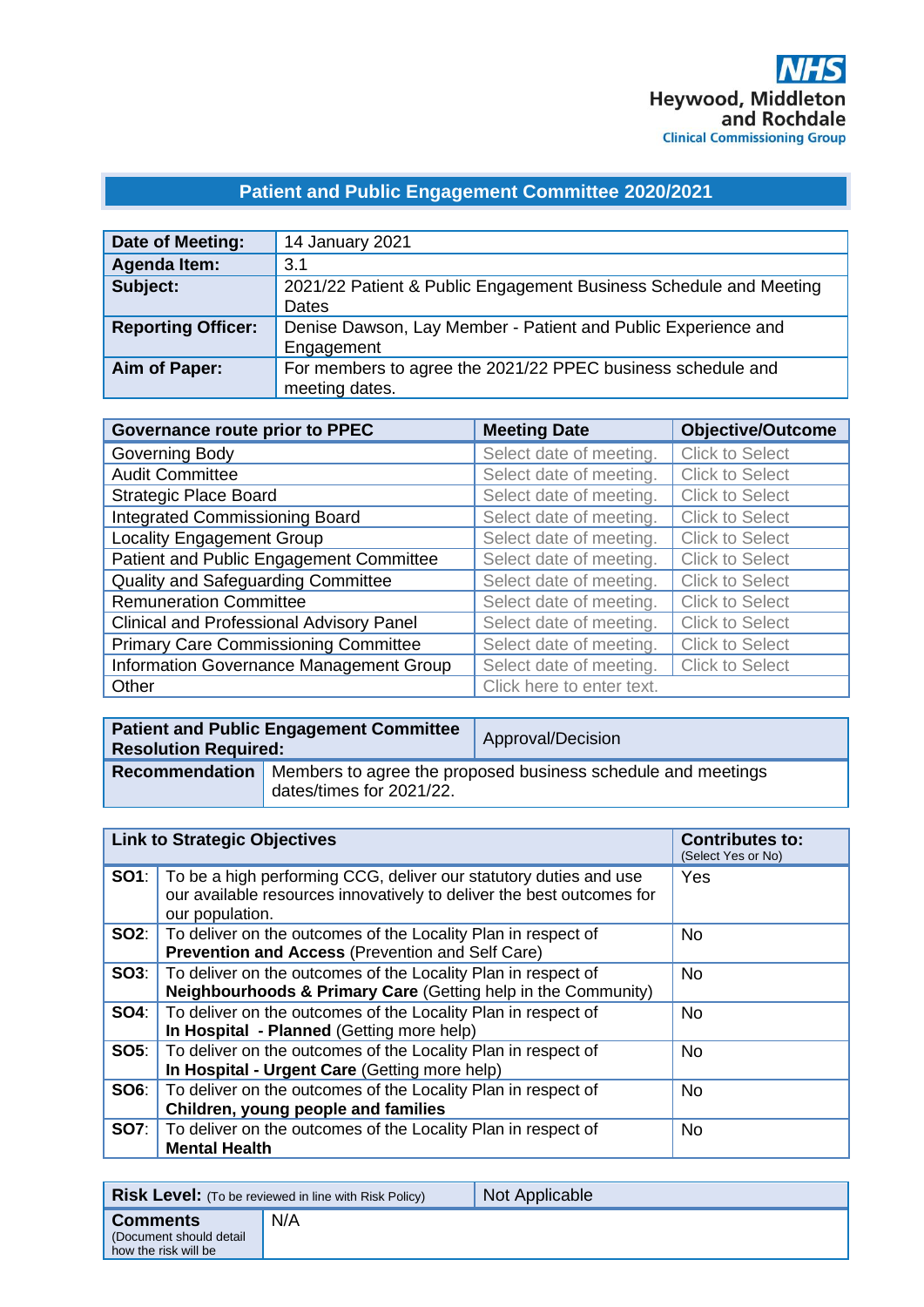|            | ------- |
|------------|---------|
| mitigated. |         |
|            |         |

| <b>Content Approval/Sign Off:</b>                                 |                |
|-------------------------------------------------------------------|----------------|
| The contents of this paper have been<br>reviewed and approved by: | Not applicable |
| <b>Clinical Content signed off by:</b>                            | Not applicable |
| Financial content signed off by:                                  | Not applicable |

|                                                       | <b>Completed:</b> |
|-------------------------------------------------------|-------------------|
| Clinical Engagement taken place                       | Not Applicable    |
| Patient and Public Involvement                        | Not Applicable    |
| <b>Patient Data Impact Assessment</b>                 | Not Applicable    |
| Equality Analysis / Human Rights Assessment completed | Not Applicable    |

#### **Executive Summary**

It is proposed that the frequency of the Patient and Public Engagement Committee meetings increase from quarterly to bi-monthly commencing April 2021.

Below are the proposed 2021/22 PPEC meeting dates and business schedule for member's approval.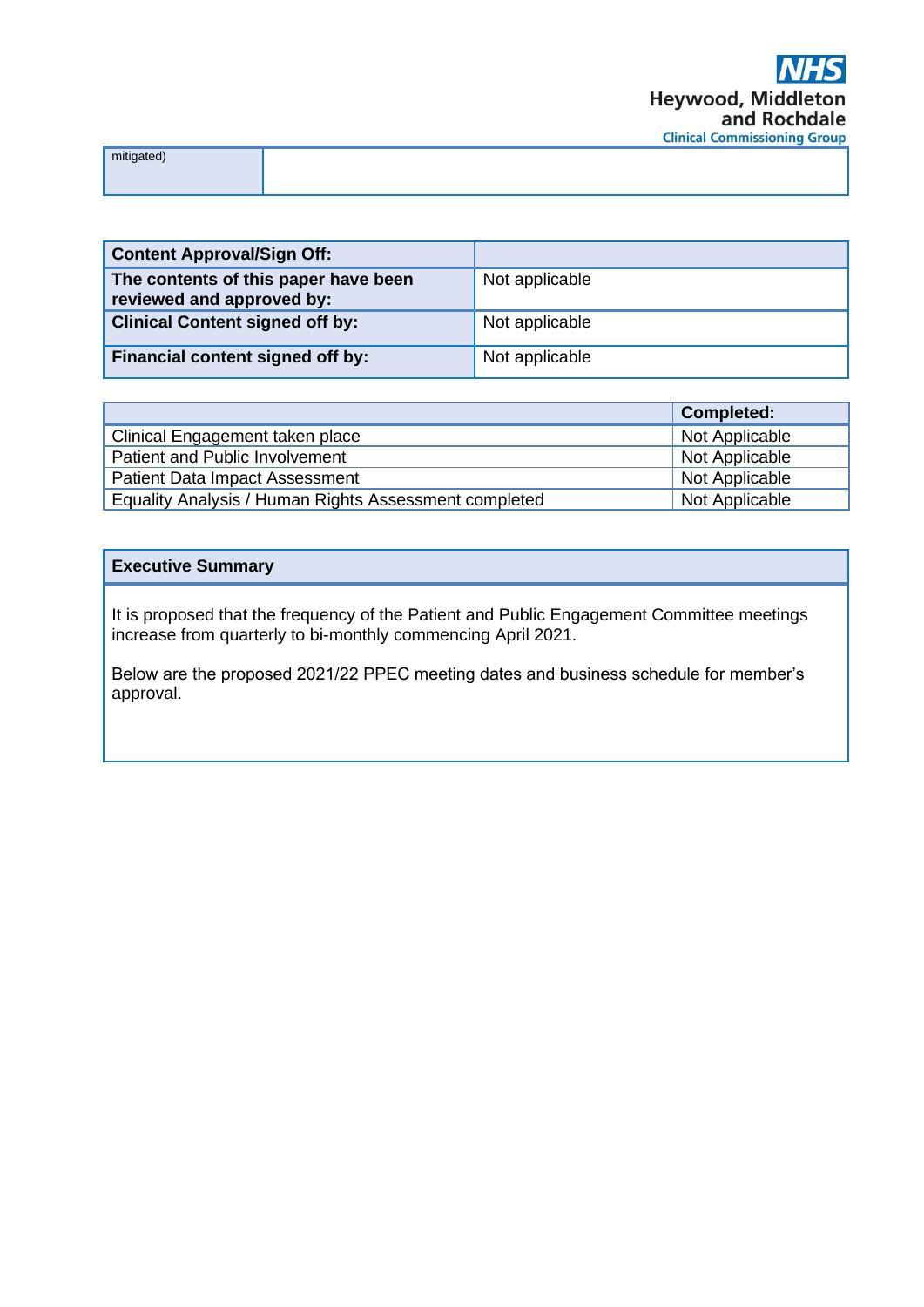# **Draft Timetable of the Patient and Public Engagement Committee 2021/22**

| <b>Time</b>    | <b>Date</b>               | <b>Venue</b>           |
|----------------|---------------------------|------------------------|
| 10am to 12noon | Thursday 8 April 2021     | <b>Microsoft Teams</b> |
| 10am to 12noon | Thursday 10 June 2021     | <b>Microsoft Teams</b> |
| 10am to 12noon | Thursday 12 August 2021   | <b>Microsoft Teams</b> |
| 10am to 12noon | Thursday 14 October 2021  | <b>TBC</b>             |
| 10am to 12noon | Thursday 9 December 2021  | <b>TBC</b>             |
| 10am to 12noon | Thursday 10 February 2022 | <b>TBC</b>             |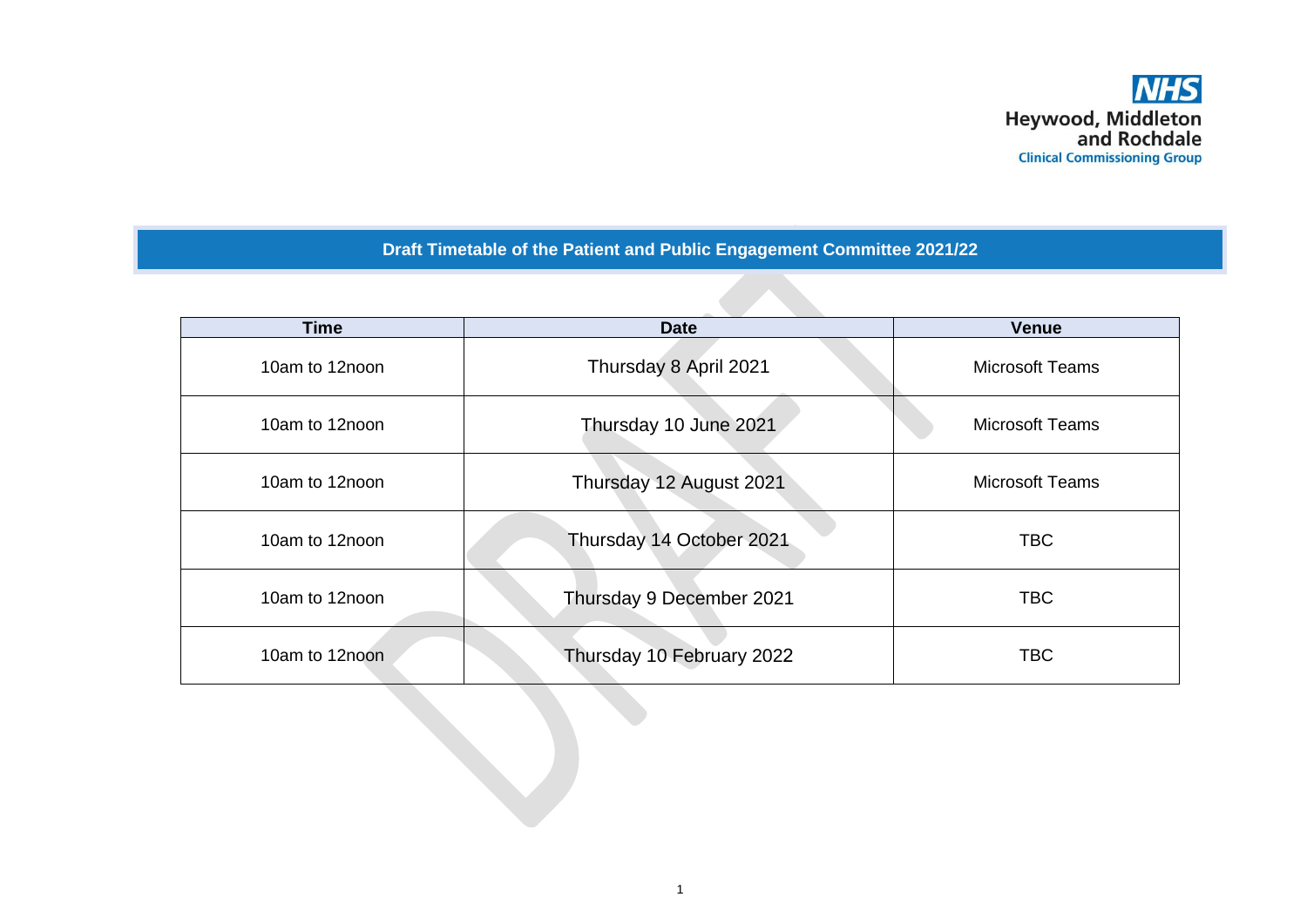## **Draft Patient and Public Engagement Committee Business Schedule 2021/22**

#### **Thursday 8 April 2021, 10am to 12noon Microsoft Teams**

#### **Governance:**

Apologies (to [hmrccg.ccghub@nhs.net\)](mailto:Stacey.brogan@nhs.net) Declarations of Interests (to [hmrccg.dois@nhs.net\)](mailto:hmrccg.dois@nhs.net) Minutes of the previous meeting Matters Arising / Action Log Chair's Actions

#### **Presentation:**

HealthWatch - Youth Watch Panel Findings

## **Third Sector Members Update:**

Mind – Rebecca Steele RADDAG – Sarah Cross Healthwatch – Kate Jones KYP – Khadija Tily Circle – Mark Wynn PPG – Karen Kelland Rochdale Connections Trust - Cathy Thomas

#### **Decision Items:**

Draft Annual Engagement Report

**Discussion Items:** TBC

#### **Communications:**

Task and Finish Groups Update Integrated Commissioning Business Engagement Update Communications and Engagement Update Equality Diversity and Inclusion Update

## **Items for Information:**

ERS (Electronic Referral System) Pop Up Survey – Phil Burton

## **Thursday 10th June 2021, 10am to 12noon Microsoft Teams**

#### **Governance:**

Apologies (to [hmrccg.ccghub@nhs.net\)](mailto:Stacey.brogan@nhs.net) Declarations of Interests (to [hmrccg.dois@nhs.net\)](mailto:hmrccg.dois@nhs.net) Minutes of the previous meeting Matters Arising / Action Log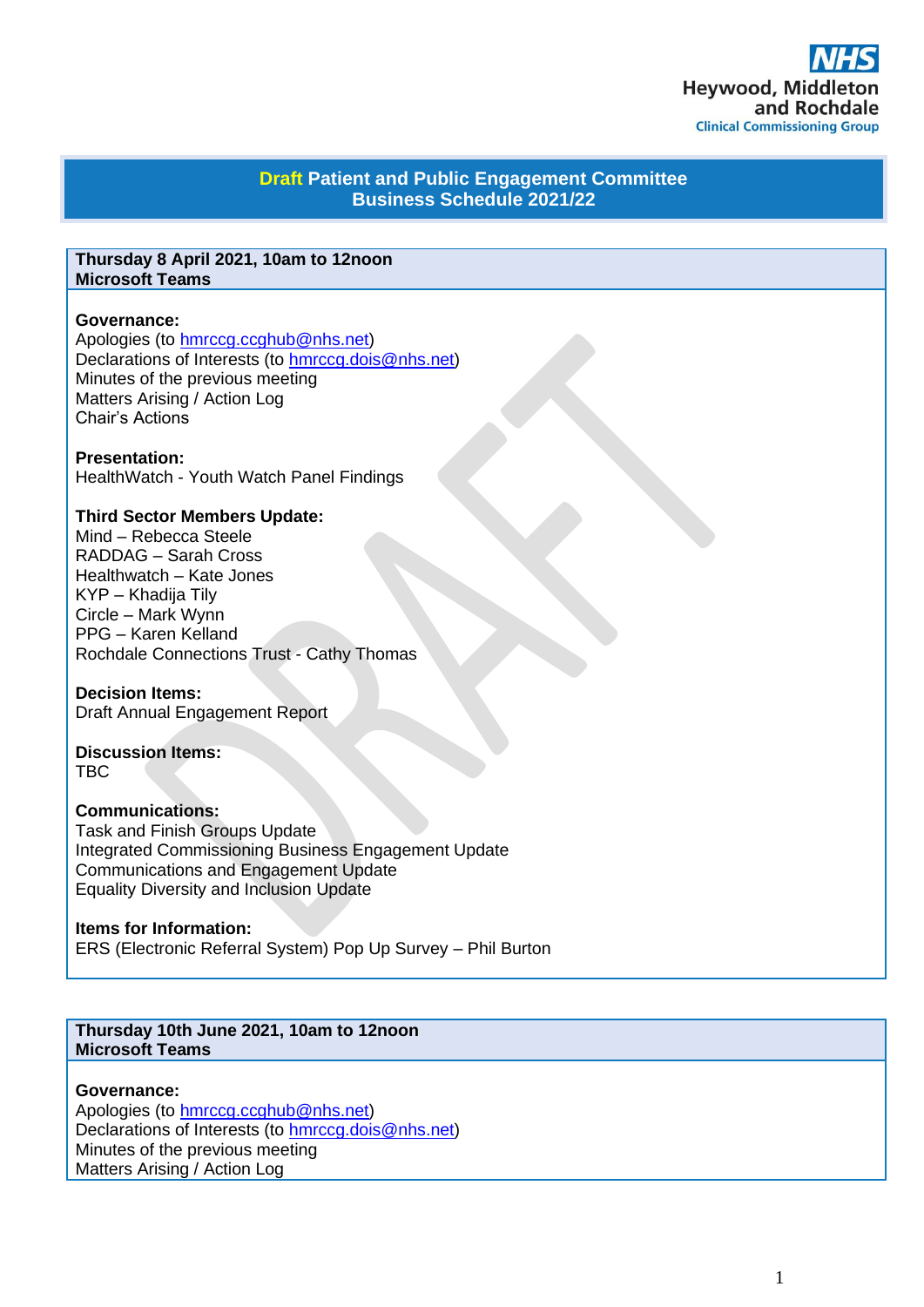Chair's Actions

**Presentation:** Northern Care Alliance – Engagement Plans

## **Third Sector Members Update:**

Mind – Rebecca Steele RADDAG – Sarah Cross Healthwatch – Kate Jones KYP – Khadija Tily Circle – Mark Wynn PPG – Karen Kelland Rochdale Connections Trust - Cathy Thomas

#### **Decision Items:** TBC

## **Discussion Items:**

Terms of Reference Annual Review Annual Engagement Report Future Presentations

## **Communications:**

Task and Finish Groups Update Integrated Commissioning Business Engagement Update Communications and Engagement Update Equality Diversity and Inclusion Update AGM Update

## **Items for Information:**

ERS (Electronic Referral System) Pop Up Survey – Phil Burton

#### **Thursday 12 August 2021, 10am to 12noon Microsoft Teams**

#### **Governance:**

Apologies (to [hmrccg.ccghub@nhs.net\)](mailto:Stacey.brogan@nhs.net) Declarations of Interests (to [hmrccg.dois@nhs.net\)](mailto:hmrccg.dois@nhs.net) Minutes of the previous meeting Matters Arising / Action Log Chair's Actions

**Presentations:** Urgent Care – Shaju Ahmed

## **Third Sector Members Update:**

Mind – Rebecca Steele/Stephen Maden RADDAG – Sarah Cross Healthwatch – Kate Jones KYP – Khadija Tily Circle – Mark Wynn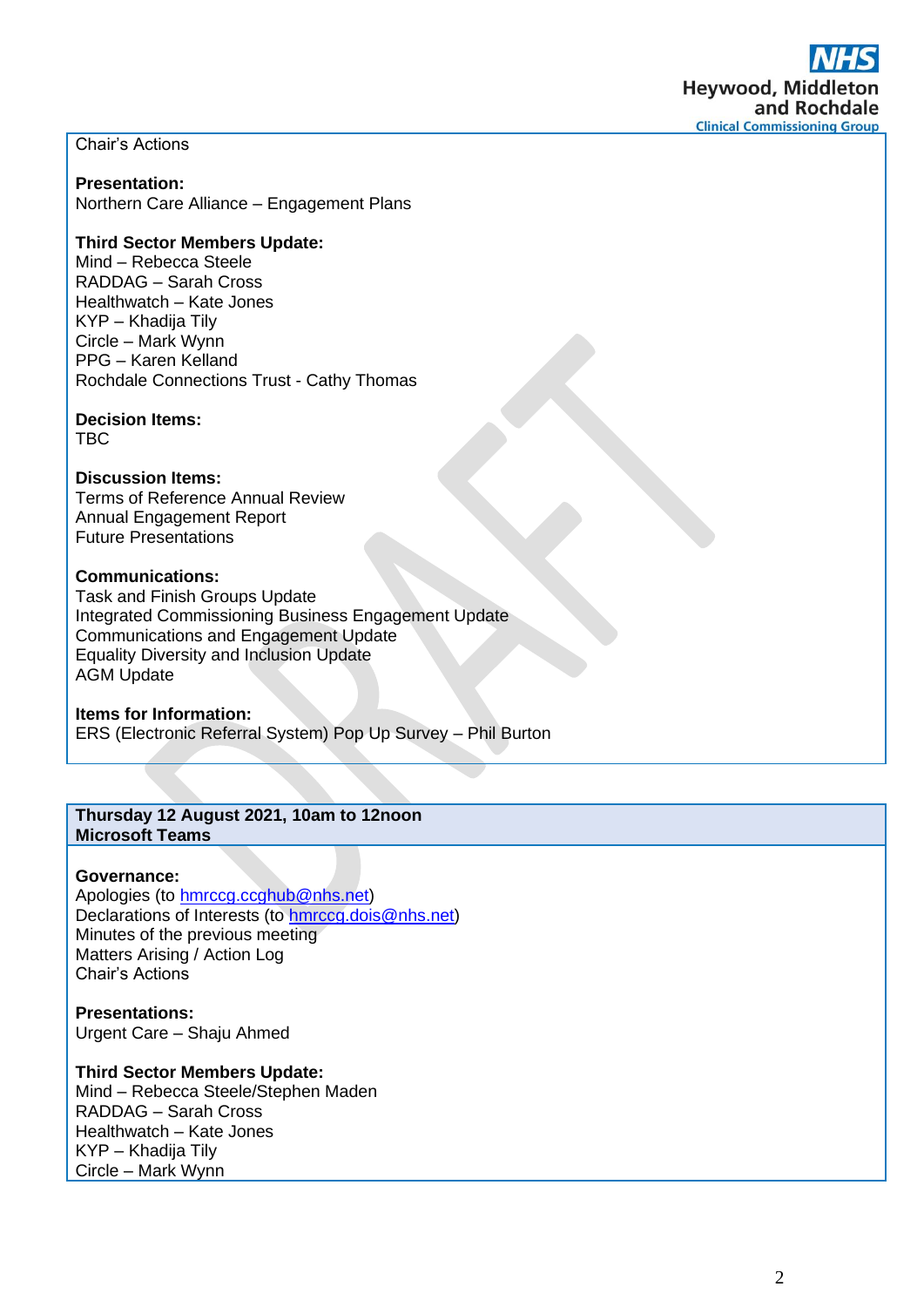PPG – Karen Kelland Rochdale Connections Trust - Cathy Thomas

**Decision Items:** TBC

**Discussion Items:** TBC

## **Communications:**

Task and Finish Groups Update Integrated Commissioning Business Engagement Update Communications and Engagement Update Equality Diversity and Inclusion Update

## **Items for Information:**

ERS (Electronic Referral System) Pop Up Survey – Phil Burton

#### **Thursday 14 October 2021, 10am to 12noon TBC**

#### **Governance:**

Apologies (to [hmrccg.ccghub@nhs.net\)](mailto:Stacey.brogan@nhs.net) Declarations of Interests (to [hmrccg.dois@nhs.net\)](mailto:hmrccg.dois@nhs.net) Minutes of the previous meeting Matters Arising / Action Log Chair's Actions

#### **Presentations:**

Mental Health Services – Adults & Children's

## **Third Sector Members Update:**

Mind – Rebecca Steele RADDAG – Sarah Cross Healthwatch – Kate Jones KYP – Khadija Tily Circle – Mark Wynn PPG – Karen Kelland Rochdale Connections Trust - Cathy Thomas

## **Decision Items:**

Engage 3 Business Case

## **Discussion Items:**

Engagement Assessment (IAF) Results

#### **Communications:**

Task and Finish Groups Update Integrated Commissioning Business Engagement Update Communications and Engagement Update Equality Diversity and Inclusion Update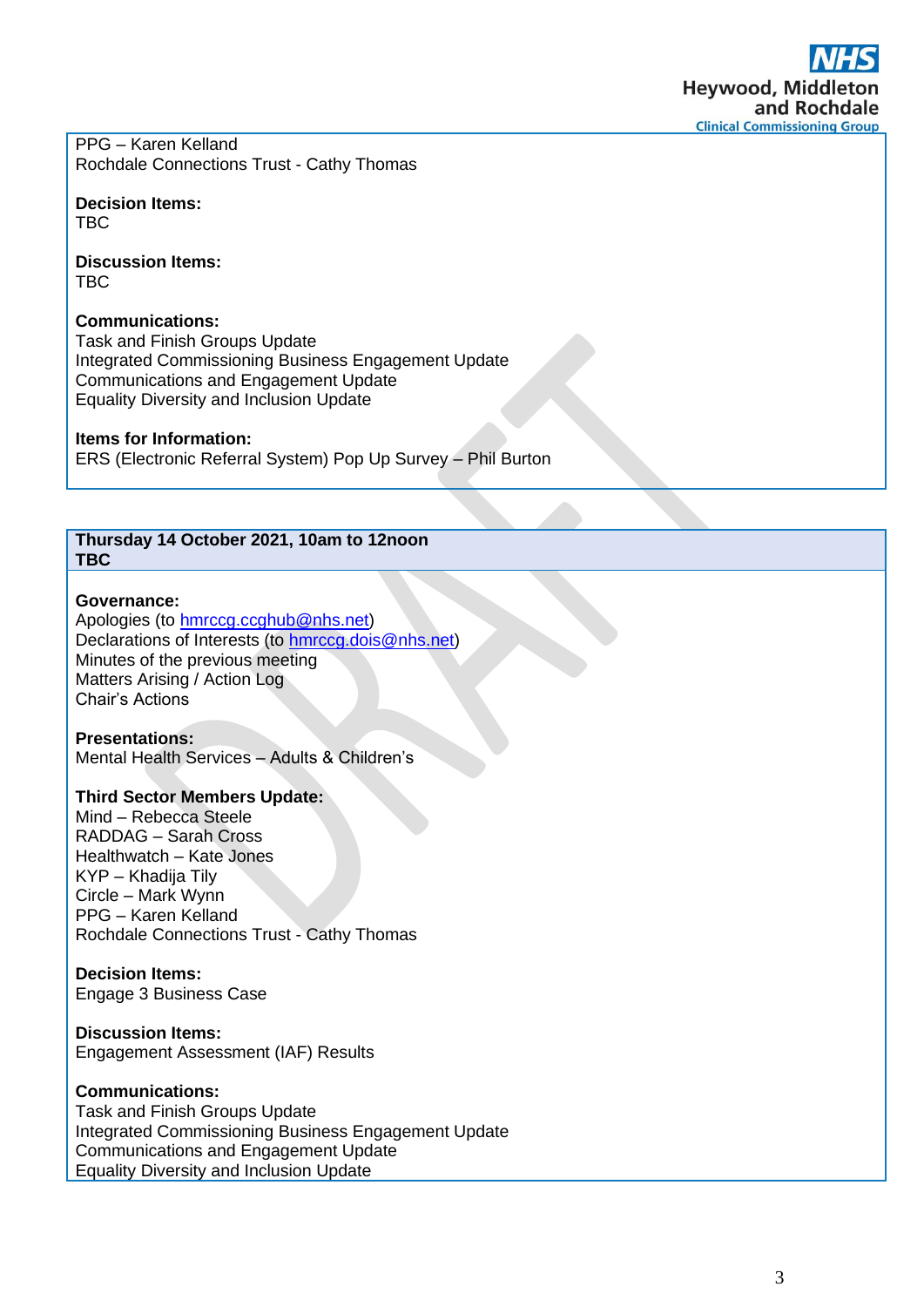## **Items for Information:**

ERS (Electronic Referral System) Pop Up Survey – Phil Burton

#### **Thursday 9 December 2021, 10am to 12noon TBC**

#### **Governance:**

Apologies (to [hmrccg.ccghub@nhs.net\)](mailto:Stacey.brogan@nhs.net) Declarations of Interests (to [hmrccg.dois@nhs.net\)](mailto:hmrccg.dois@nhs.net) Minutes of the previous meeting Matters Arising / Action Log Chair's Actions

#### **Presentations:**

TBC

#### **Third Sector Members Update:**

Mind – Rebecca Steele/Stephen Maden RADDAG – Sarah Cross Healthwatch – Kate Jones KYP – Khadija Tily Circle – Mark Wynn PPG – Karen Kelland Rochdale Connections Trust - Cathy Thomas

# **Decision Items:**

**TBC** 

#### **Discussion Items:** TBC

**Communications:** Task and Finish Groups Update Integrated Commissioning Business Engagement Update Communications and Engagement Update Equality Diversity and Inclusion Update

#### **Items for Information:**

ERS (Electronic Referral System) Pop Up Survey – Phil Burton

#### **Thursday 10 February 2022, 10am to 12noon TBC**

#### **Governance:**

Apologies (to [hmrccg.ccghub@nhs.net\)](mailto:Stacey.brogan@nhs.net) Declarations of Interests (to [hmrccg.dois@nhs.net\)](mailto:hmrccg.dois@nhs.net) Minutes of the previous meeting Matters Arising / Action Log